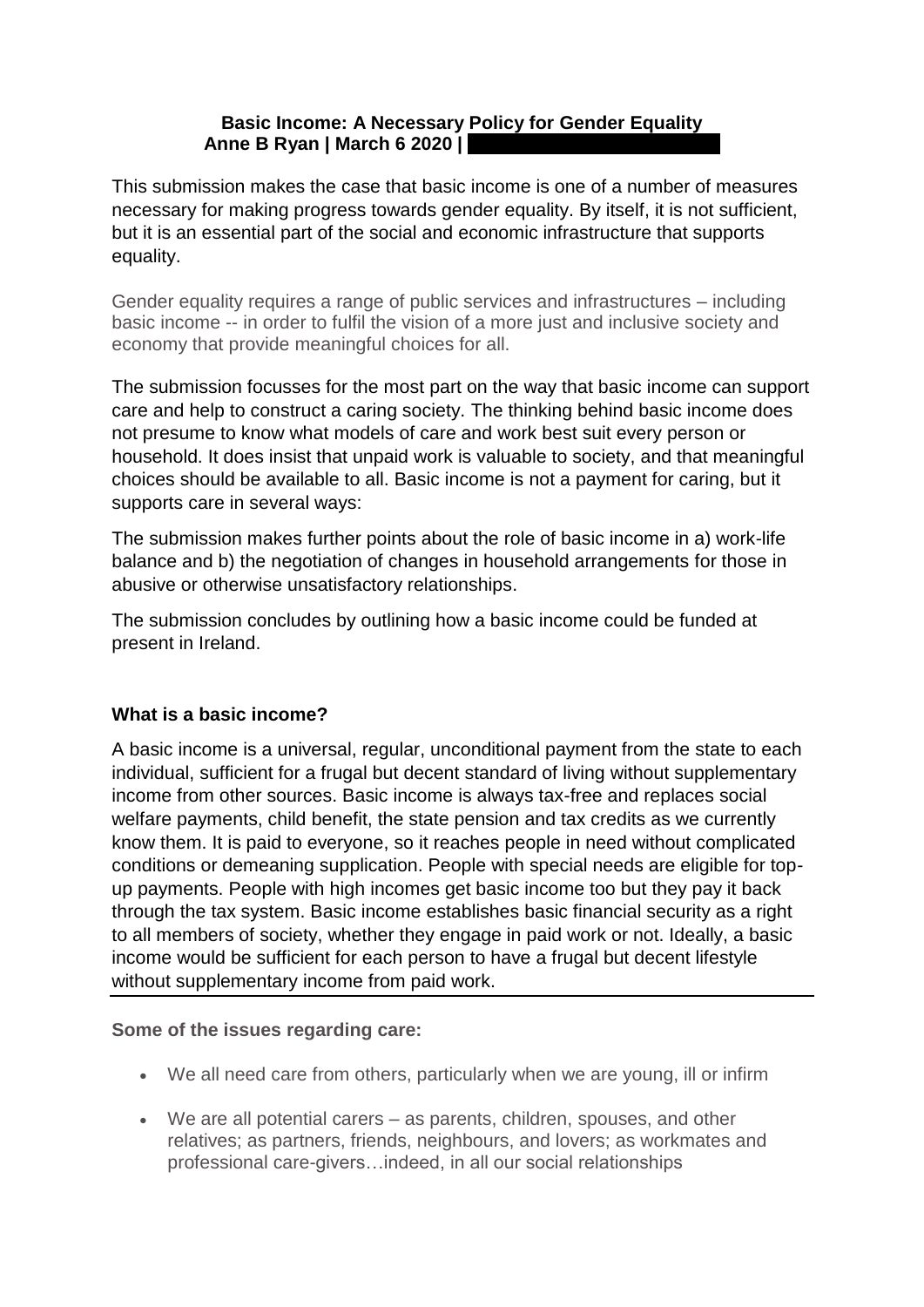- The work of care is unequally shared between men and women, with women doing the lion's share of care work
- People who need care may lack any income of their own and depend financially on others
- Those who become the primary carers for others often find it impossible to combine care work with paid work
- Where support for care is provided in the form of tax credits for home carers or the carer's allowance, it can be insecure and inflexible. Both of these payments are subject to a number of detailed conditions
- Care has been pushed to the margins: it is unrecognised, unsupported and often stressful
- The only universal support for care in Ireland is child benefit, which can be seen as an important, partial basic income for children.

### **The social responsibility of care**

With regard to the Citizens' Assembly's aim to 'examine the social responsibility of care and women and men's co responsibility for care, especially within the family', the section below shows how basic income addresses some of the issues outlined above and supports a caring society. This includes helping men to become more involved in unpaid care work, which many of them want to do.

### *Basic income supports a caring society because:*

- It provides a secure income to anyone who needs to care for others, and for anyone who needs care
- $\bullet$  It gives everyone both women and men greater freedom to adjust the balance between care and employment, by cutting down on job-hours. It also eliminates the 'care trap' that can penalise those in receipt of carer's allowance for taking paid employment
- It avoids bureaucracy and does away with intrusive means-testing. In a basic income system, carers do not have to apply for allowances and credits. No one has to convince officials of their need for care or their need to give care. No one has to have their living arrangements scrutinised. No one is denied support for care because their situation doesn't fit the bureaucratic regulations.
- It guarantees adult care recipients an income of their own and therefore gives them a greater sense of empowerment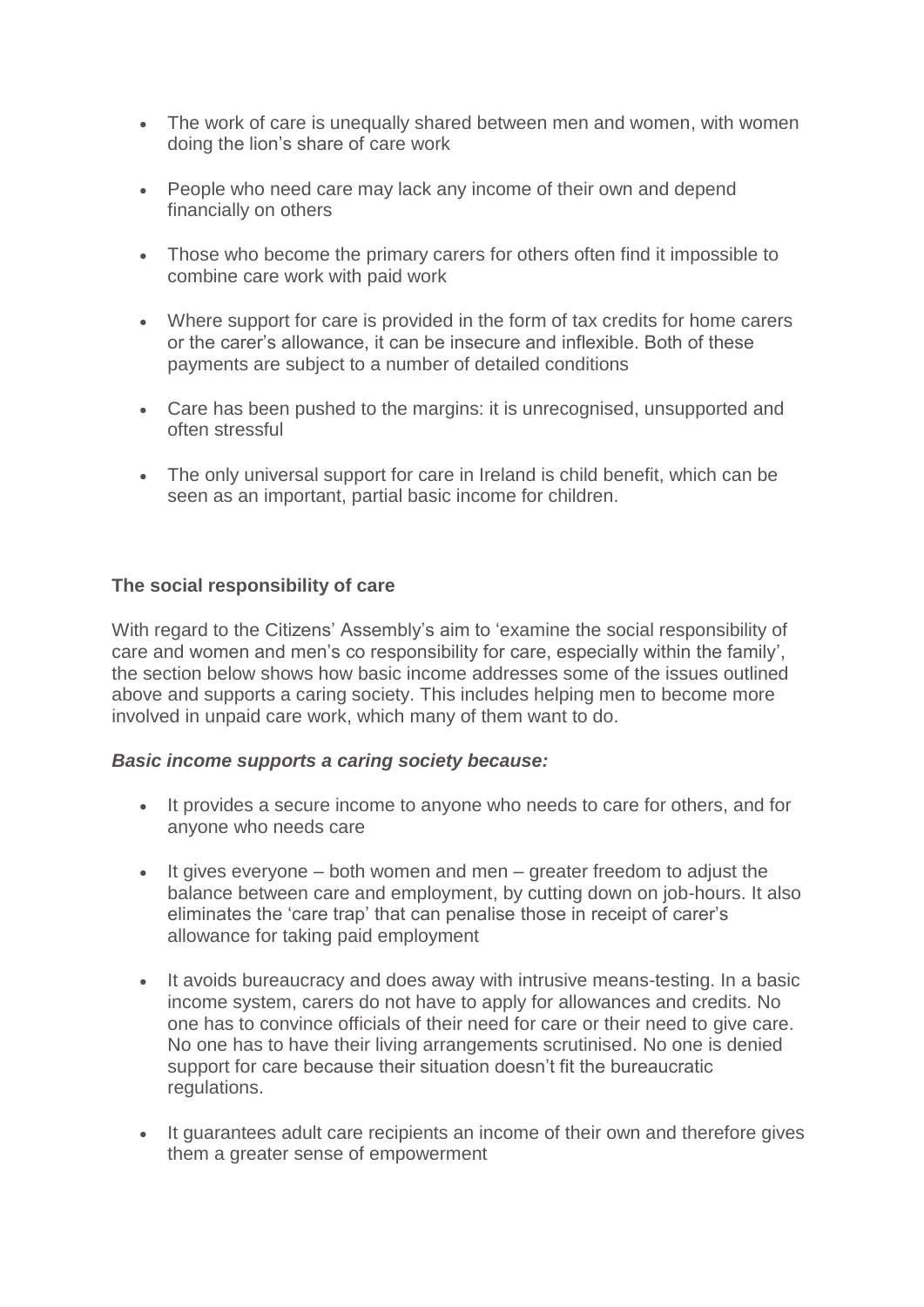- All of these features of basic income alleviate a lot of unnecessary stresses and anxieties and allow people to devote their energies to the quality of care relationships
- More generally, by giving everybody the financial security to meet their basic needs, basic income is a general expression of the care we owe to each other in society.

### *In particular, with regard to early years parental care:*

- Having a basic income facilitates parents to provide childcare in their own homes if they wish. One partner can elect to stay at home, or both partners can choose to work shorter job-hours and share the childcare at home.
- Basic income also helps parents to pay for institutional commercial childcare if that is their choice.
- It also supports parents to work with other parents to provide cooperative shared social childcare. Such a model is not supported in Ireland at present but it has the advantage of avoiding the isolation of care in the home, while also avoiding larger-scale, institutional care settings. It thus provides a third meaningful option.
- In short, basic income provides a wider range of meaningful choices about childcare than are currently available.

### *What basic income won't do with regard to care:*

Basic income is not a panacea. On its own, it will not meet the extra costs of care for people with special needs – these will still have to be provided for through a proper system of supplementary payments and good healthcare services. On its own, it will not resolve the problem that women are expected to do most of the care work in Irish society – we need to change social expectations about gender and social policies relating to care, and this must be an ongoing cultural and policy conversation. On its own, it will not resolve all the burdens and anxieties of care, or force the state, employers or society to take care more seriously. These are all important issues for a caring society. But basic income can play a useful role in a wider attempt to give care the support and recognition it deserves.

#### **Greater work-life balance**

With regard to the Citizens' Assembly's aim of investigating 'measures to facilitate greater work-life balance', basic income also has a role to play.

 If everybody has an unconditional source of income, not dependent on paid work, there is the possibility to work shorter job-hours. Some trades unions are currently campaigning for a four-day work-week, but this applies only to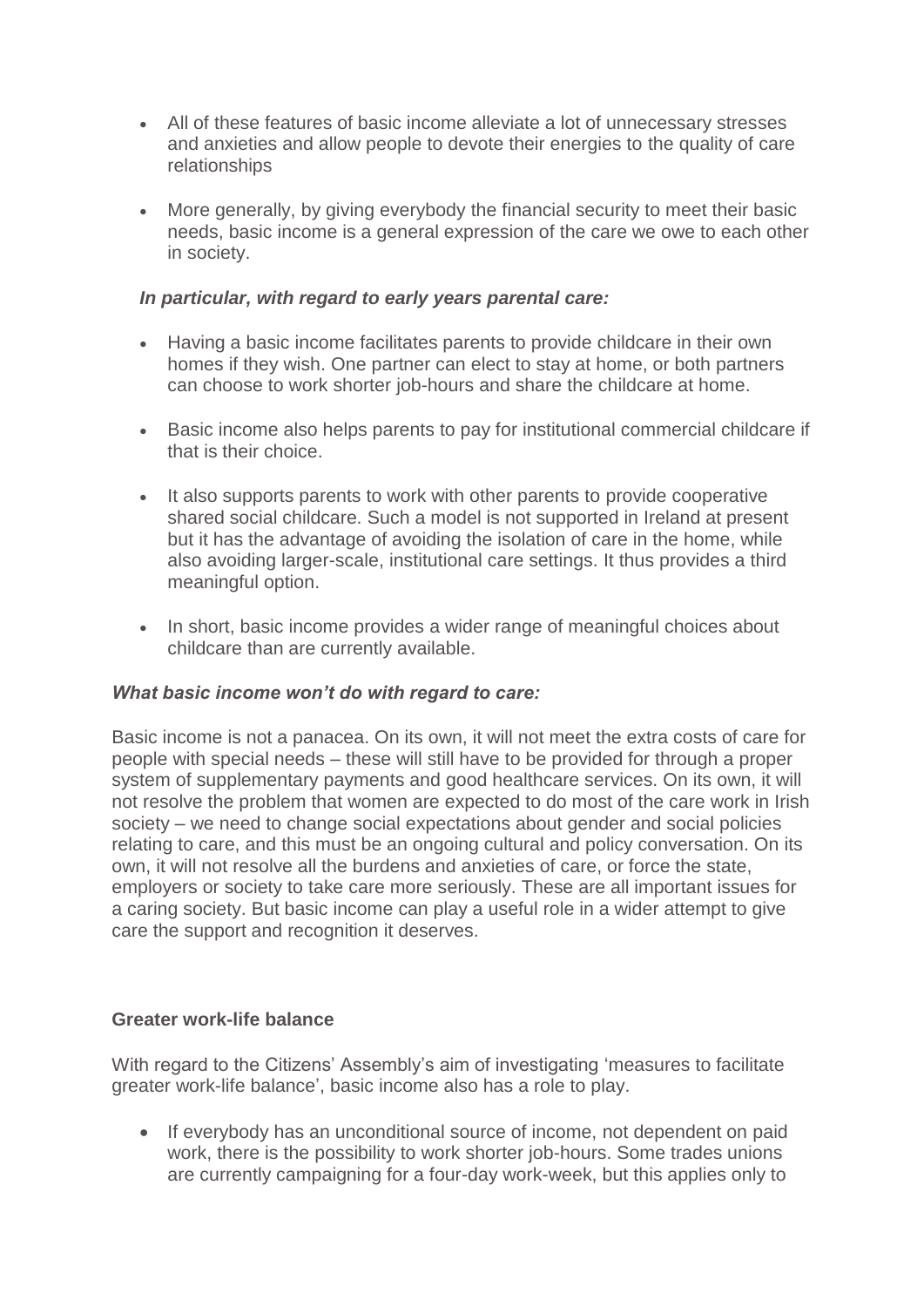workers in conventional employment. A basic income gives everybody – selfemployed or employed – the opportunity to cut down on hours of paid work.

- For people on 'if and when' contracts or those who find themselves underemployed, a basic income can alleviate some of the stress caused by uncertainty regarding regularity or uncertainty of pay. This has huge benefits in terms of quality of life, including physical health and mental wellbeing.
- Having one's own unconditional source of income can empower each partner to negotiate greater equality in couple relationships. This has particular relevance for women in that it could enable more women to negotiate for a fairer allocation of domestic chores and caring responsibilities in the household. Improved fairness is closely connected with better quality of life and better balance between paid and unpaid work.

### **Autonomy and meaningful choice in relationships**

Having an unconditional source of income can give more autonomy and meaningful choice for those who want to leave an abusive or otherwise unsatisfactory relationship.

Basic income will not by itself bring about empowerment for women but it is part of the infrastructure that supports their empowerment. It enables both sexes to negotiate and try out changed ways of living, on more equal terms.

### **Funding a basic income**

The overall cost of basic income depends on its amount, but if the level is roughly the same as existing social welfare benefits, then the net cost would be similar to the cost of the current welfare system. The financing of a basic income has already been studied by numerous parties in Ireland, including NESC, a Commission on Taxation, a Commission on Social Welfare, the ESRI and Social Justice Ireland, whose most recent calculations demonstrate that a basic income of €200 per week for adults 18- 65, with appropriate top-ups for people with special needs, could be financed from existing social welfare payments and tax credits, along with a single tax rate of 48%, two rates of 30% and 60%, on personal incomes.

This means of funding basic income makes use of current tax and social welfare procedures. It would be desirable, however, for the government to research and implement more ecologically sustainable methods of funding into the future.

It is important to emphasise that basic income is completely compatible with the further development of other public services, such as healthcare, education, social care, child care, public transport and housing, and should therefore never be seen as a reason to restrict these programmes.